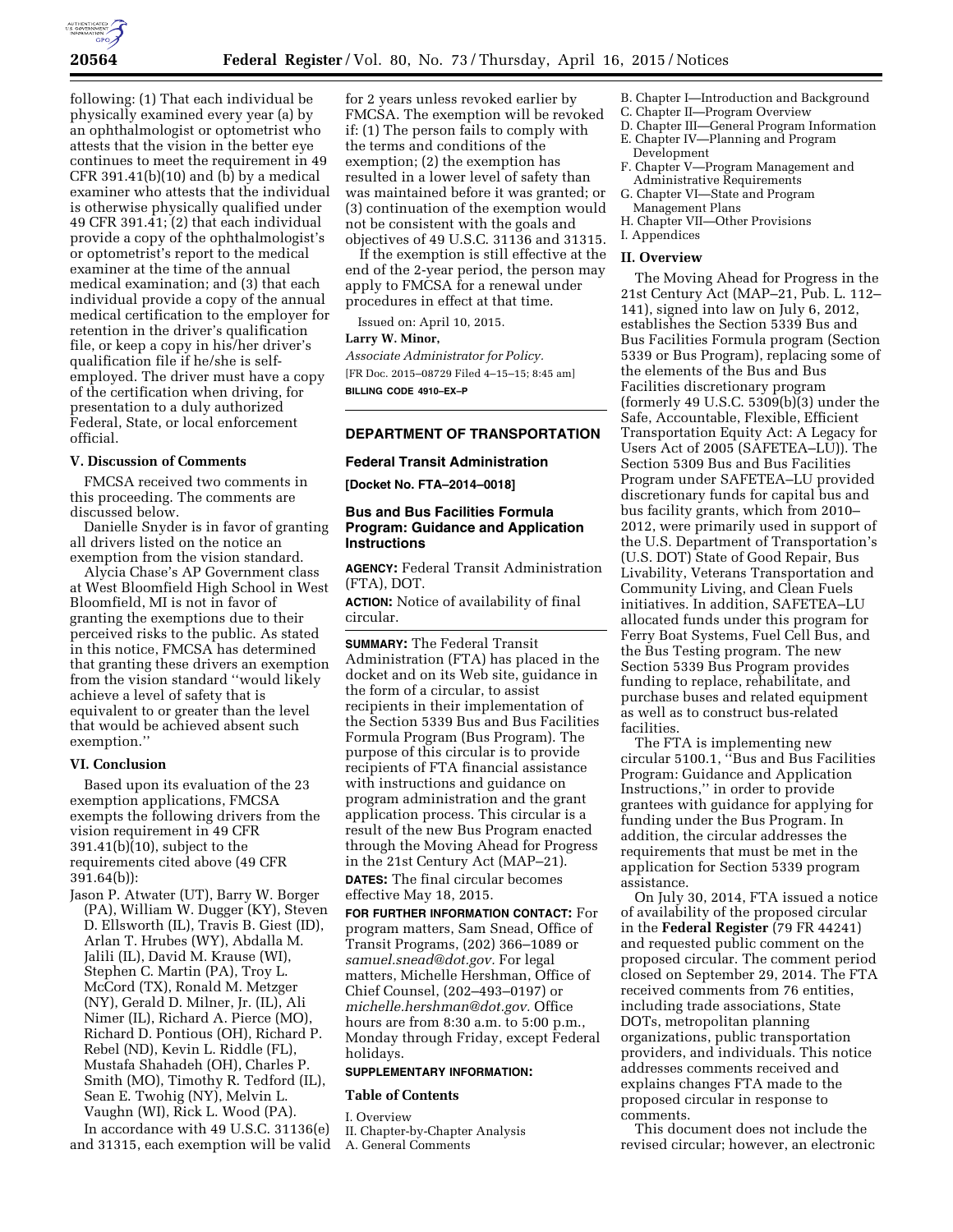version is available on FTA's Web site, at *[www.fta.dot.gov.](http://www.fta.dot.gov)* Paper copies may be obtained by contacting FTA's Administrative Services Help Desk, at (202) 366–4865.

# **III. Chapter-by-Chapter Analysis**

### *A. General Comments*

This section addresses comments that were not directed at specific chapters, but to the circular as a whole.

Two commenters recommended that FTA provide flexibility to recipients of FTA funds whenever the statute can accommodate such flexibility. With regards to this circular, one of the commenters asserted that flexibility was necessary so that small transit systems are not burdened with requirements applicable to large systems. In response, most of the FTA programs authorized by Congress do not provide for varying program requirements based on the size of the public transportation provider. Certainly where such flexibility exists, FTA grants that flexibility. The same commenter noted the length of the proposed circular in relation to the length of the statutory provision and suggested that FTA streamline the guidance document to focus on issues specific to Section 5339 and make greater use of cross references to other FTA guidance documents. In response, FTA notes the purpose of the document is to provide detailed guidance in order to address all of the legal provisions required in delivering an FTA program. The content contained within the circular ensures grantees fully understand the requirements of Section 5339.

Another commenter urged FTA to use consistent language and definitions throughout its regulatory documents. The FTA has updated this circular to be as consistent and uniform as possible with other circulars.

A few commenters recommended FTA add language to the ''Purpose'' section to clarify its understanding of the intended purpose of the Section 5339 program. In response, FTA notes that the purpose of the circular and the Bus and Bus Facilities formula program is clearly stated on the cover page of the circular.

# *B. Chapter I—Introduction and Background*

Chapter I of the circular is an introductory chapter that covers general information about FTA and its authorizing legislation, provides a brief history of the Bus Program, includes definitions applicable to the Bus Program and defines terms applicable across all FTA programs. Where

appropriate, we have used the same definitions found in rulemakings or other circulars to ensure consistency.

The FTA received six comments on this chapter, five of which related to definitions and one which related to fleet management plans. One commenter indicated that the term ''original useful life'' is not defined in the circular or any other FTA documents and could be interpreted as a minimum useful life, an economic useful life or a service life. The commenter stated that the distinction between a minimum useful life and a service life is critical in determining if an activity can be eligible as an overhaul. The FTA has amended the circular to reflect the terminology, ''minimum useful life,'' and notes the definition of overhaul is identical to the definition of overhaul in Circular 9030.1E, Urbanized Area Formula Program: Program Guidance and Application Instructions. One commenter recommended incorporating the definition of ''rehabilitation'' from the proposed Section 5337 State of Good Repair Grants Program Circular (5300.1) into the final version of this circular. In response, FTA has defined ''rehabilitate'' in section 4 of Chapter 1 to mean rebuild of a revenue vehicle to the original specifications of the manufacturer. Further, given FTA's response to comments regarding the eligibility of mid-life overhaul activities, which is explained in more detail in the Chapter 3 analysis in this notice, FTA has expanded the definition of rehabilitate to include mid-life overhaul activities. This definition specifically relates to the Bus and Bus Facilities Program as the definition in FTA Circular 5300.1 ''State of Good Repair Grants Program: Guidance and Application Instructions,'' pertains mostly to fixed guideway transit projects.

Two commenters suggested revising the definition of ''Clean Fuel Bus'' to incorporate hydraulic hybrid technology and other eligible vehicle technologies. In response, FTA notes that the definition included in the proposed circular mirrors the statutory language used by Congress in creating the program (see, 49 U.S.C. 5308 [Repealed]) and includes ''other low or zero emissions technology'' which is expansive enough to cover hydraulic hybrid and other technologies. The FTA also notes that as most transit vehicles are already eligible for a Federal match greater than 80 percent because of their Americans with Disabilities Act (ADA) and Clean Air Act (CAA) compliance, the specific inclusion of the other technologies is not going to qualify

recipients for a greater FTA match beyond the existing ceiling.

One commenter questioned the efficiency of requiring both the Fleet Management Plan and Reporting and the Transit Asset Management (TAM) Plans and Reporting. The commenter suggested FTA consider consolidating the Fleet Management Plan and Reporting under the Transit Asset Management Plans and Reporting to avoid redundancy. In response, FTA recognizes that some of the information gathered for the Fleet Management Plan may be useful when reporting to the National Transit Database for Transit Asset Management and recognizes that the requirements for the TAM plans and reporting are being promulgated through a rule-making. Therefore, FTA is unable to consolidate them at this time, nor does it see these requirements as redundant, but rather as complementary. We will continue to review these processes for the possibility of streamlining.

#### *C. Chapter II—Program Overview*

Chapter II covers general information about the Bus Program, including program administration, eligibility and oversight. Chapter II clarifies that FTA will only apportion Bus Program funds for urbanized areas (UZA) to the State and to designated recipients that operate or allocate funding to fixed-route bus operators. There are no other eligible direct recipients for the Bus Program under MAP–21. This section also describes the process for allocating funds to subrecipients and discusses pass-through arrangements whereby a State or designated recipient may pass its Bus Program grant funds through to a subrecipient to carry out the project agreed to in the grant. Unlike supplemental agreements between a designated recipient, direct recipient, and FTA, a pass-through arrangement to a subrecipient does not relieve the designated recipient of its responsibilities to carry out the terms and conditions of the grant agreement.

The FTA received 18 comments on this chapter, 10 of which related to recipient eligibility and the designated recipient's role in program administration for this program.

Several of the commenters expressed concerns that only States and designated recipients can apply for funds under the Section 5339 program and suggested FTA broaden eligibility to include fixed route bus operators that are not designated recipients. A few commenters suggested that the existing procedure for Section 5307 which involves designated recipients for a metropolitan area and public transit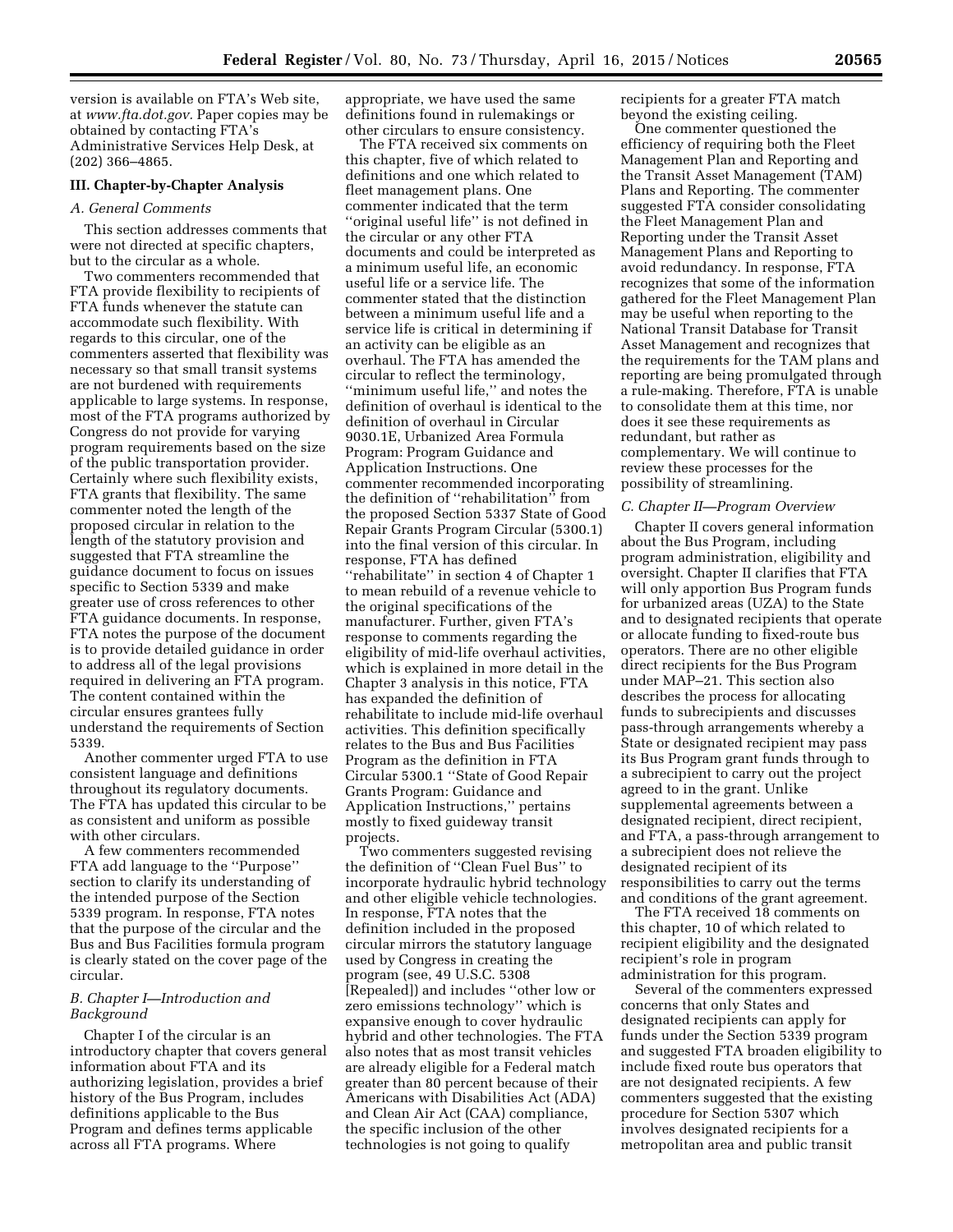agencies executing supplemental agreements to permit public transit agencies to apply directly to FTA and assume all responsibilities under a grant agreement with FTA be followed under Section 5339 to relieve the administration burden on designated recipients. Another commenter suggested that FTA exercise its administrative authority to interpret eligible recipients similar to the former Section 5308 Clean Fuels program. In response, FTA notes that the statutory language in Section 5339(c) clearly states that ''eligible recipients in this section are designated recipients that operate fixed route bus service or that allocate funding to fixed route bus operators'' and thus, FTA has no flexibility in its interpretation of eligible recipients for Section 5339.

A few of the commenters indicated that FTA should revise Chapter II to clarify that Section 5339 funds may be used for bus facilities and vehicles that do not run in fixed-route service. In response, FTA has revised Chapter II to clarify that recipient eligibility does not limit Section 5339 funds to fixed route projects. Thus, capital projects in support of demand response services are eligible under the Bus Program.

Two commenters asked FTA to revise Chapter II to allow a Governor to transfer the funds allocated to the State for use in the UZAs of less than 200,000 in population to the Section 5307 program. The transfer provision found at Section 5339(e)(1) allows the Governor to transfer the ''National Distribution'' funds to supplement the State's Section 5311 rural apportionment or to any urbanized area's Section 5307 apportionment, but does not permit the transfer requested by commenters. The law is explicit regarding the transfer requirements of this program, and FTA has no discretion in adding additional transfer provisions.

One commenter asked FTA to clarify that cooperative planning agreements between the Section 5339 designated recipient and subrecipients developed in compliance with Federal planning regulations (23 CFR 450, Subpart C) and that specify the role of each agency in allocating Section 5339 funds will satisfy FTA's requirement for a written agreement. The FTA agrees that the suggested cooperative planning agreement is an example of a written agreement.

One commenter asked for clarification regarding whether the State may delegate Section 5339 project selection for small urbanized area funds to regional or local agencies as long as the State retains final approval of the program of projects. In response, FTA

notes that States are responsible for administration of this program for small urban and rural areas. If they choose to delegate the responsibility to make recommendations for funding, that is allowable. However, the State must ensure that the funds are used in small UZAs and the State must monitor the use of the funds.

In response to the section on FTA oversight, one commenter asserted that triennial reviews should not apply to Section 5339 designated recipients that allocate funds to fixed route bus operators but do not operate bus service themselves. The FTA notes that recipients may be subject to a Triennial, State Management, or other regularly scheduled comprehensive review to evaluate their performance. Oversight reviews of recipient performance allow FTA to determine if the recipient is complying with the certifications it has made. To further this effort, FTA's oversight reviews programs have been augmented to incorporate questions pertaining to how designated recipients administer this program. In addition, FTA is working within its existing oversight programs to recognize where direct recipients of Section 5307 funding, who may be receiving direct oversight from FTA, may be subrecipients under the Section 5339 program. As a result, FTA will look to designated recipients for the overall administration of the program pursuant to its management plan, but will not require duplicative oversight. As appropriate, it is recommended that designated recipients review the results of subrecipients' past oversight reviews.

The FTA received six comments on section 7 of this chapter related to the Bus Program's relationship to other programs. A few commenters expressed concern that language in this section of the proposed circular regarding Section 5339 eligibility guidelines could thwart the ability of a State to effectively transfer the funds for use in the Section 5311(c) rural program. In response, FTA notes that funds available under the National Distribution allocation may be transferred from Section 5339 to Section 5311 for administrative purposes, but if the funds are transferred, they must be used for eligible bus and bus facilities capital projects.

One commenter supported FTA's clarification in this section regarding identifying ways in which the Section 5339 funds relate to other FTA programs, specifically as outlined under 49 U.S.C. 5309. Specifically, the commenter stated that this clarification offers public transit agencies some flexibility in developing financing packages for large capital projects.

Though most comments related to bus overhauls were submitted in relation to Chapter III of the proposed circular, one commenter noted in response to this section that bus overhauls are listed as eligible capital expenses in FTA Circular 9030.1E (page IV–2), which determines projects eligible for funding through Section 5307, and FTA Circular 9040.1G (page III–8), which lists eligible capital expenses under Section 5311. The commenter asked FTA to clarify whether its intent is to encourage applicants to use Sections 5307 and 5311 to obtain funding for engine overhauls instead of Section 5339. In response, recipients are eligible to utilize these other programs to support engine overhauls. However, as noted in the next section in response to comments, FTA has also expanded eligibility under the Section 5339 program to include engine overhaul activities, which is described in Chapter III.

## *D. Chapter III—General Program Information*

In this Chapter information is provided regarding the availability of funding and addresses general project and program eligibility. The FTA received a number of comments on this chapter, many of which related to FTA's proposed exclusion of midlife overhauls from the list of eligible capital projects in section 5 of this chapter.

Several commenters expressed concern that not enough Section 5339 funds would be available to rural transit agencies based on the apportionment calculations for the Bus Program detailed in Chapter III of the proposed circular. Specifically, commenters asserted that the Section 5339 funds should be allocated based on need rather than population. One commenter asked that FTA revise section 1 to state that the National Distribution set aside funds should be the only Section 5339 funds available to rural transit operators. Any change to the National Distribution set aside would require legislative action. The FTA notes that Section 5336 lists how the apportionment of all FTA formula programs must be allocated. Therefore, FTA does not have the discretion to change the formula allocations for Section 5339. The same commenter asked FTA to revise section 3 to make Section 5339 funding available for the same amount of time as Sections 5307 and 5311 funds. In response, to ensure timely obligation of funds and for consistency with the Section 5309 and 5337 programs as well as the former Bus and Bus Facilities program, FTA has established the period of availability to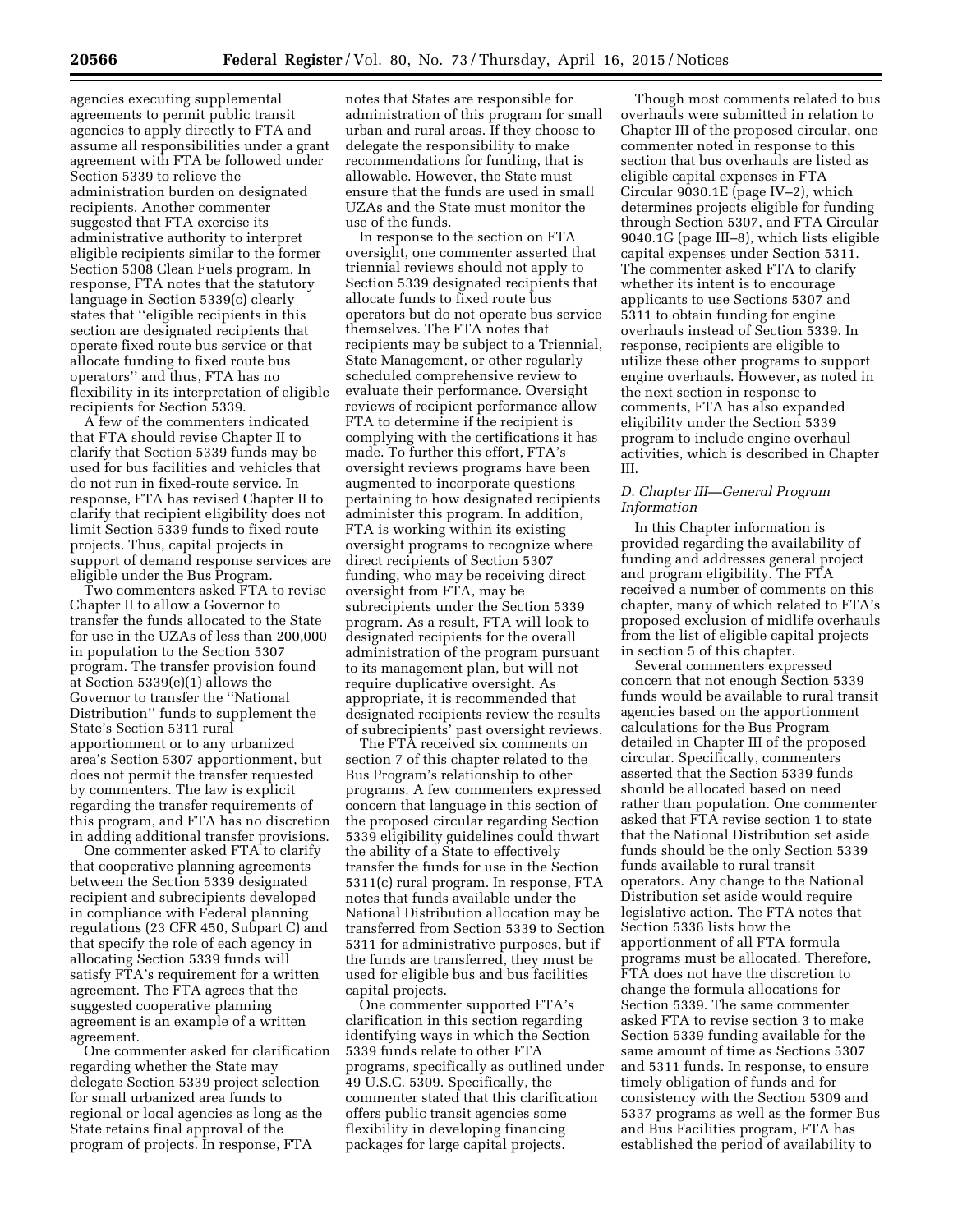be 4 years—the year of apportionment plus 3 additional years.

A few commenters recommended revising section 4 to expand the Governor's ability to transfer funds to Section 5311 projects. One commenter suggested the transfer should be mandated based on vehicle replacement needs rather than Governor's discretion. FTA notes that the law does not stipulate that Governors must prioritize vehicle replacements before expansions and facilities. Therefore, FTA has no authority to mandate funding priority as it relates to types of projects or intended recipients (*e.g.* rural).

Two commenters asked FTA to allow designated recipients other than States to transfer apportionments to Section 5307 to be used for eligible Bus Program activities and to allow Section 5307 direct recipients to apply directly to FTA for their allocation in order to eliminate unreimbursed costs of full grant administration. As noted previously, the only transfer provision allowed under this section is for the National Distribution allocation, which is provided to the States. Therefore, FTA notes that only States can transfer 5339 funds, and even then it is limited to the amounts available under the National Distribution allocation. Therefore, FTA does not have the discretion to allow other recipients to transfer funds. Furthermore, a set aside was not provided for administrative funds for this program.

In regards to midlife overhauls, the circular proposed that rebuilds are eligible but overhauls and preventive maintenance are not. The majority of the commenters recommended that overhauls be expressly included in the list of eligible capital projects.

A few commenters recommended that FTA allow bus overhauls to be considered as an eligible capital expense under Section 5339 by specifically listing it as one of the capital projects eligible in section 5 with the caveat that it is the sole preventive maintenance activity allowed under Section 5339. One commenter asserted that FTA has no statutory authority to make preventive maintenance ineligible under Section 5339. A few commenters stated that the definitions for overhaul and rebuild in the proposed circular mischaracterize overhauls as a preventive maintenance activity and asserted that midlife overhauls extend far beyond those areas covered by manufacturers' recommended maintenance procedures. Several commenters asserted that MAP–21 defines Section 5339 project eligibility to include both bus rehabilitation and bus replacement/purchases, without

distinguishing between mid-life overhauls and rebuilds in further defining rehabilitation.

A few commenters expressed concern that FTA's position on mid-life overhaul eligibility could reverse the positive trend of clean fuel technologies. Without Federal dollars available for mid-life energy storage replacement and upgrades, financially-strapped transit agencies may not choose to buy hybrid and electric drive buses.

In response to the myriad of comments related to bus overhauls, FTA has revised the circular to include bus overhauls as an eligible capital project, specifically as an eligible rehabilitation activity. For rolling stock to be overhauled, it must have accumulated at least 40 percent of its useful life. It is important to note that overhauls are the only preventive maintenance capital expenses allowed in the Section 5339 program. The FTA has also notes that the overhaul eligibility is in addition to eligibility of rehabilitation which is defined as ''rehabilitate'' in section 4 of Chapter I.

One commenter encouraged FTA to continue to allow the use of Federal funds for public artwork that enhances a transit facility or has historical meaning to the local region. In response, MAP–21 specifically repealed the eligibility of public artwork in public transportation projects. However, art can be integrated into facility design, landscaping, and historic preservation, and funded as a capital expense. Art also can be integrated through the use of floor or wall tiles that contain artistdesigned and fabricated elements, use of color, use of materials, lighting, and in the overall design of a facility. In addition, eligible capital projects include incidental expenses related to acquisition or construction, including design costs. Therefore, the incidental costs of incorporating art into facilities and including an artist on a design team continue to be eligible expenses. Procuring sculptures or other items not integral to the facility is no longer an eligible expense.

The FTA received several comments on the proposed elimination of ''intercity bus stations and terminals'' from the list of eligible projects contained in the proposed circular. Two commenters indicated that ''intercity bus stations and terminals'' is the only category of eligible projects which appears in Circular 9300.1B, but does not appear in draft Circular 5100.1A few commenters suggested that FTA revise section 5 to specify that intercity bus stations and terminals are eligible for funding as joint development improvements. Other commenters

suggested FTA revise section 6 to ensure that joint development improvements may include intercity bus stations and terminals, including the outfitting of those stations and terminals. In response, FTA notes that intercity facilities are an eligible activity under the Section 5339 program as part of a joint development project. The FTA has revised section 6 to ensure joint development improvements expressly include intercity facilities. For more information on the eligibility of intercity facility joint development projects see FTA Circular 7050.1 ''Federal Transit Administration Guidance on Joint Development,'' pages I–3 section f., III–5 section 2, and III–7 section 4.

A few of the commenters indicated that the new ''fair share of revenue'' threshold detailed in FTA Circular 7050.1 makes use of Section 5339 funds difficult, if not impossible, because there would be no way for intercity bus operators to make the required payments. Specifically, the commenters asked FTA to ensure that the ''fair share of revenue'' threshold (page VI–4, section 5 of FTA Circular 7050.1) does not apply to intercity bus stations or terminals; and request FTA to use the ''publicly operated projects exception'' for such facilities so that the amount of revenue generated is less than the amount of the FTA investment. Chapter III of FTA Circular 7050.1 states that community service or publicly operated facilities can have a fair share of revenue less than the required federal threshold, but it must be based on actual revenue. In response, FTA concurs that in accordance with FTA Circular 7050.1, any intercity bus project that is within, or physically part of, a ''publicly operated'' facility (as in most cases), can have a fair share of revenue less than the federal threshold requirements (see FTA Circular 7050.1 ''Federal Transit Administration Guidance on Joint Development,'' page III–6 for additional information on FTA's fair share of revenue requirements).

One commenter stated that the proposed guidance appears to exclude as an eligible expense the procurement of replacement or expansion vans used in revenue service and related maintenance and administrative facilities, including specialized vans and related facilities used to provide ADA complementary paratransit service. The proposed circular specified the eligibility of Section 5339 Program funds for the acquisition of ''buses'' for fleet and service expansion and for bus maintenance and administrative facilities, consistent with the statutory language. The list of eligible projects in both the proposed and final circular are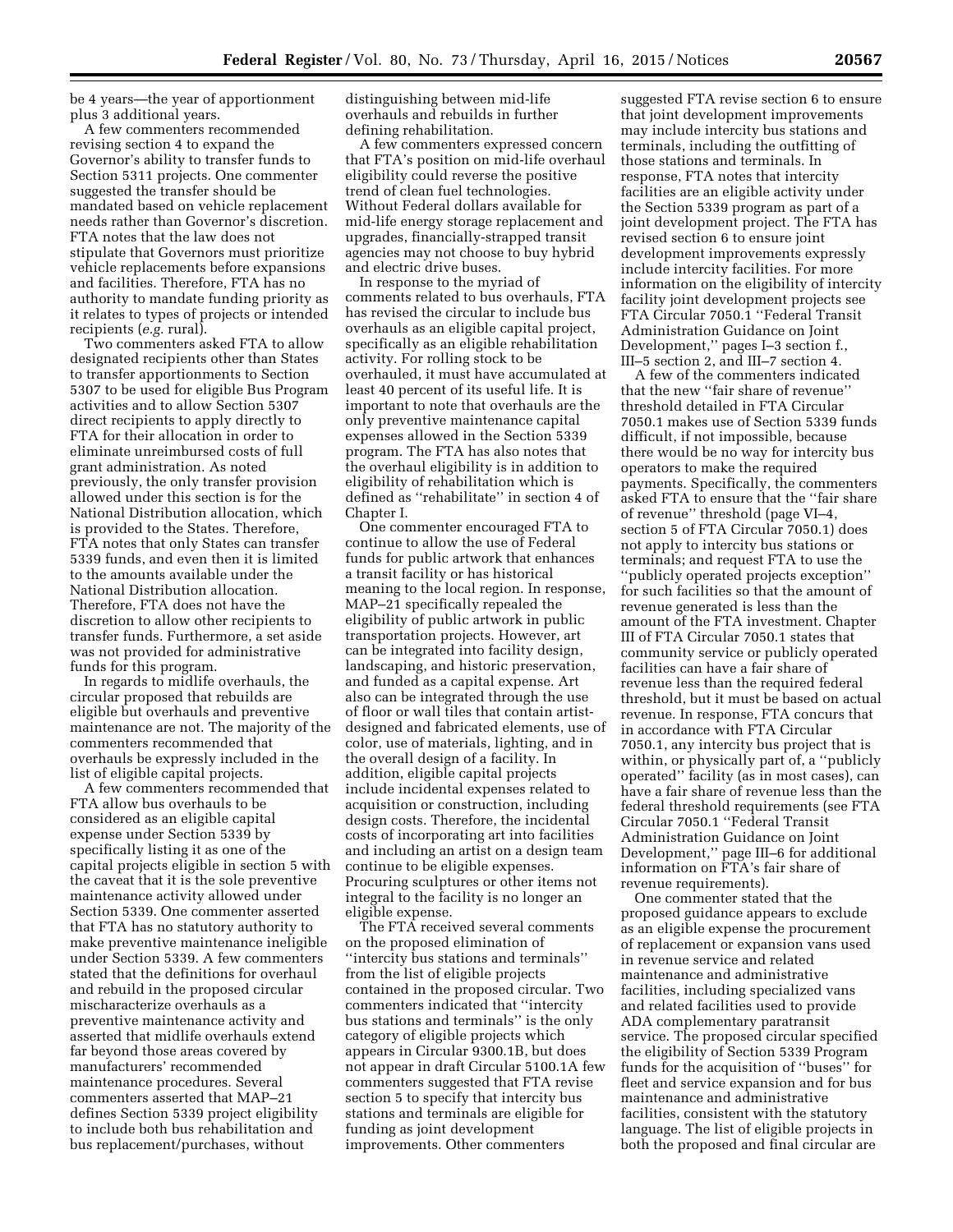intended to be illustrative. Although the proposed guidance also included a more general statement that allowed the use of Section 5339 Program funds for the ''acquisition of replacement vehicles,'' the eligibility to fund the procurement of vans to replace those that have reached or exceeded their useful life was not clearly defined. Another commenter recommended that the procurement of expansion or replacement vans and related maintenance and administrative facilities used by vans in revenue service (including those used in ADA required complementary service) be considered eligible expenses. In response, FTA notes that the procurement of expansion or replacement vans and related maintenance and administrative facilities used by vans in revenue service is an eligible activity under Section 5339. Therefore the eligible capital project language of the circular has been adjusted to include these activities.

Two commenters asked FTA to revise the definition of eligible capital projects in section 5 to expressly state that use of Section 5339 funds is not limited to projects undertaken on fixed routes. The FTA notes that the list of eligible capital projects did not expressly limit Section 5339 funds to fixed route bus purchases. However, FTA is amending the circular to clarify that eligible projects as authorized in Section 5339(a)(1) and (2) are not limited to fixed route only. The reference to fixed route only applies to determining recipient eligibility of Section 5339 program funds.

One commenter sought clarification regarding whether general administrative expenses that a designated recipient incurs are eligible as an indirect cost. The FTA notes that only project administrative costs are allowable, not program administrative costs. The same commenter suggested that FTA include the federal share for project administration costs. The Federal share of project administrative costs is 80 percent since it is considered a capital expense.

One commenter sought clarification regarding whether eligible capital projects includes only expansion of existing services or whether Section 5339 funds can be used to fund new vehicles for new transportation services. The FTA notes that Section 5339 funds can be used for both the expansion of existing services and to fund vehicles for implementation of new transportation services.

One commenter indicated that section 5 is missing information on the percent of eligible costs based on the different

possible types of bus operating contracts. Specifically, the commenter asserted that the circular should contain a schedule similar to Exhibit IV–1 in Circular 9030.1E, showing for various contract types the percentage presumed to be eligible without requiring further documentation. In response, FTA notes that only some categories of capital cost of contracting are eligible for Section 5339 funding; specifically contract types that include preventative maintenance are not eligible. Therefore, FTA has updated information on capital cost of contracting in section 5 and included Exhibit III–1: ''Percent of Contract Allowed for Capital Assistance Without Further Justification.''

Section 10 proposed additional sources of local share that recipients may use as part of local match for a capital project. Two commenters expressed appreciation for FTA's provision of clear instructions regarding how the use of Transportation Development Credits (toll credits) should be indicated in a grant application.

Regarding local match, one commenter suggested that FTA allow the guaranteed annual savings of an energy savings performance contract (ESPC) to be used to offset the local match. Grantees interested in ESPC as match should contact their FTA regional office for additional information.

One commenter suggested that the circular should state that for ADA or CAA activities the federal share may not exceed those applicable shares. Specifically, the commenter stated that the circular should not remove a recipient's flexibility to not go above 80 percent Federal share for a project. The FTA notes that there is no loss in flexibility. While recipients must meet certain percentages of local match as a statutory requirement, it is a local decision as to whether to provide overmatch. Another commenter sought clarification regarding whether grantees will need to itemize those components of the vehicles (*i.e.* the lift at 90 percent and the bus itself at 80 percent) or use the 85 percent Federal share for ADA and CAA compliant vehicles. In response, the purpose of the 85 percent was to codify the previously used application of 83 percent, which was set by FTA for administrative purposes. Recipients may use the 85 percent Federal share for ADA/CAA compliant vehicles. In cases where the grantee is replacing just a piece of equipment for purposes of complying with one or both of these acts, the grantee can itemize that individual piece of equipment for 90 percent.

One commenter asserted that the match requirement should be eliminated on all formula grants and only required on competitive grants. 49 U.S.C. Chapter 53 requires a local match for all FTA formula funded projects. The FTA does not have any discretion to relax this requirement.

One commenter sought clarification regarding Section 5323(i)(2), which permits recipients to count as local match amounts that are expended by a private provider of the public transportation by vanpool for the acquisition of rolling stock to be used by the provider in the recipient's service area. The proposed circular elaborates further by observing that the effect of this provision is to allow revenues received in the operation of public transportation service by vanpool that exceed operating expenses to be reinvested in capital equipment and to be counted towards a recipient's local match requirement under a capital cost of contracting grant agreement. The FTA's policy on vanpool provisions was addressed in the FY 2015 Annual Apportionment notice. However, FTA has responded to the specific questions raised by the commenter in previous correspondence as the comments were specific to the commenter rather than FTA's vanpool policy.

# *E. Chapter IV—Planning and Program Development*

In this chapter, FTA proposed guidance on metropolitan and statewide planning requirements. The chapter also addresses programming guidelines, environmental considerations, transfer provisions, and capital project requirements. One commenter expressed appreciation for the language FTA included in the proposed circular regarding the Governor's ability to allocate formula fund apportionments to small UZAs located within or designated as Transportation Management Areas (TMAs) that are different from the allocations FTA publishes. However, the commenter would like FTA to return to pre-MAP– 21 practices to make it clear that apportionments for these TMA small urbanized areas must be allocated to these areas. In response, FTA notes that MAP–21 mandated that States and the designated recipients have the discretion as to how these funds are distributed. A change to have apportionments to go directly to small urbanized areas would require a change in the law. Therefore, such a change cannot be included in this circular. Pursuant to section 5336(e), the Governor exercises the authority to allocate section 5339 formula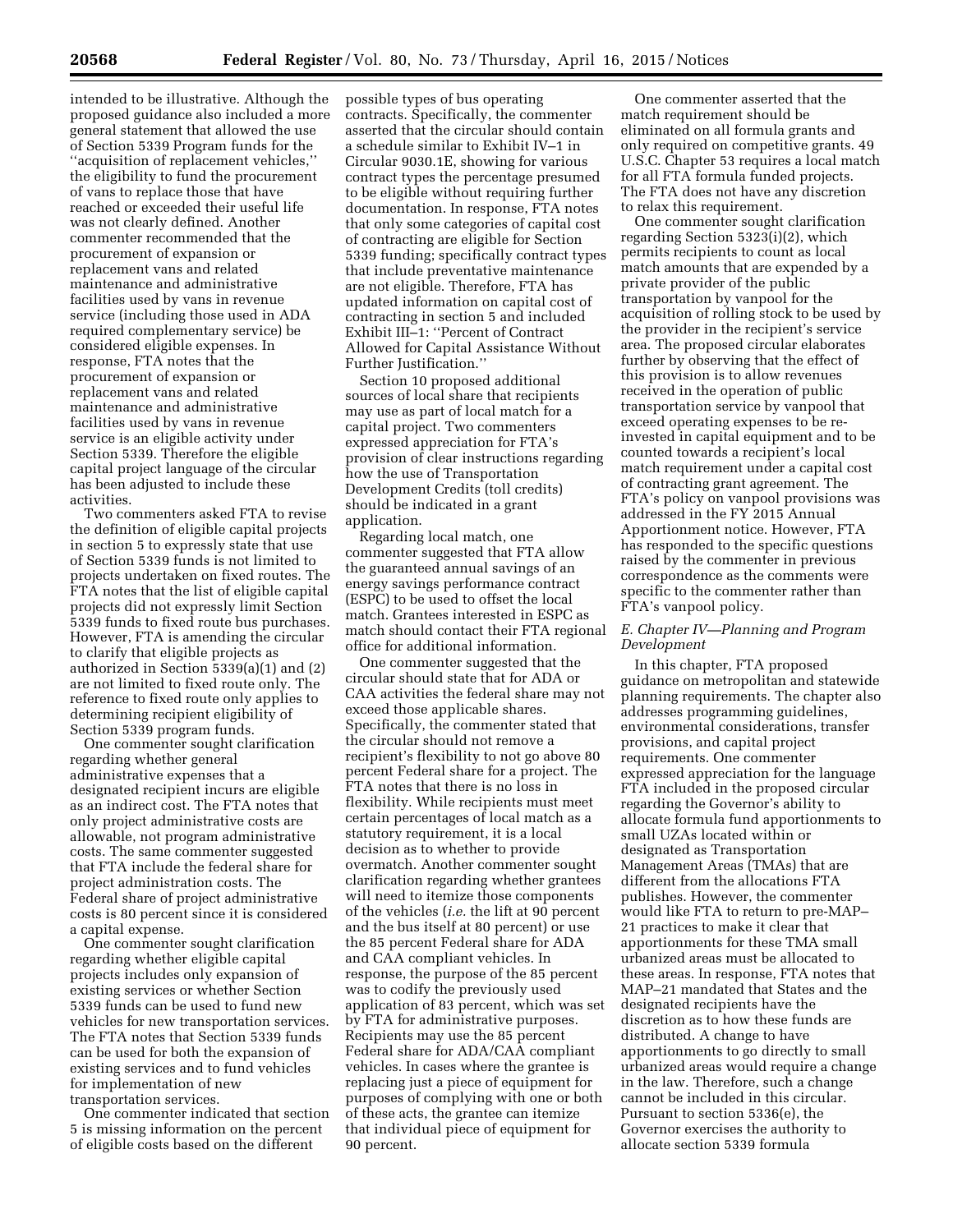apportionments to all small UZAs within the State—including those that lie within the planning areas of MPOs serving TMAs. Federal law clearly states that it is up to the State to determine the distribution method for section 5339 funds among small UZAs, and inclusion of small UZAs within the planning area of an MPO that serves a transportation management area (TMA) does not change the status of those small UZAs. They are still small UZAs and subject to the Governor's allocation. As for the funding apportioned by formula, for small UZAs, the Governor has flexibility to allocate the funds among the small UZAs to meet the capital bus needs in those areas.

Regarding FTA's proposal that Section 5339 recipients develop a program of projects (POP), two commenters asserted that MAP–21 does not specifically require a ''program of projects'' to be submitted to the Secretary for the 5339 program and would like FTA to relax the requirements for the POP. The same commenters also recommended that FTA consider adding language to the circular that allows FTA to approve whole categories of projects immediately upon filing of the POP by a grantee. The FTA notes that Section 5339(b) requires that recipients comply with Section 5307 grant requirements, and the program of projects is a requirement at 49 U.S.C. 5307(b). Further, given the statutory provision relates to recipients, FTA expects recipients to be applying on behalf subrecipients, and therefore the grant should be accompanied by a POP. Another commenter sought clarification on how the designated recipient is to notify FTA prior to making revisions to the POP. The circular instructs designated recipients to work with their FTA regional office when developing the POP. This is consistent with other FTA program circulars, particularly for programs that require POPs.

In the proposed circular, FTA provided guidance on FTA's useful life policy. One commenter recommended that FTA increase the asset limit for useful life determinations to 50 percent of the asset's original value. Revisiting the standards would require extensive research and is beyond the scope of this program circular; thus, FTA cannot address this cross-cutting issue in this circular.

Another commenter urged FTA to continue the exemption of Section 5311 operators from the rolling stock spare ratio of 20 percent. Furthermore, the commenter asked FTA to adopt an exemption for contingency fleets from the spare ratio calculation and allow

vehicles that still have a federal interest or useful life be an eligible vehicle for contingency fleets. These comments are outside the scope of this particular circular as they are cross-cutting issues that apply to other FTA programs. However, recipients are reminded that the rolling stock spare ratio policy only applies to fleets of 50 or more vehicles.

One commenter asserted that FTA's proposed guidance to competitively procure rebuilding work from the private sector would restrict a transit agency's ability to use its staff and would also create conflicts with labor unions. The commenter recommended that FTA allow subrecipients that have a qualified labor force to use that labor force for vehicle rebuilds instead of procuring the service from the private sector. The commenter also sought clarification regarding what may constitute a ''mitigating circumstance'' and what FTA would consider an interference with ''normal maintenance activities'' if rebuild work is done inhouse. In addition, the commenter recommended that FTA specify in its final guidance that overhaul and rebuild work conducted by in-house labor are eligible expenses. Overhaul and rebuild work conducted by in-house labor are eligible expenses. The circular does not restrict the use of a qualified labor force for vehicle rebuilds and overhauls. The use of a grantee's own labor force to accomplish a capital project is force account labor and is eligible under the program. See the current version of circular 5010 for more information and force account requirements for capital projects. Please note that force account requirements do not apply to overhaul activities as those projects are considered to be preventive maintenance.

Finally, one commenter requested clarification in response to FTA's proposal in section 7 of this chapter indicating that Section 5339 funds are not available to be transferred between FHWA and FTA for transit or highway projects. Section 5334(i) of title 49, U.S.C. provides that FHWA funds used for transit projects may be transferred to FTA, and FTA funds used for highway projects shall be transferred to FHWA for program administration. Since funds available under Section 5339 are not available for highway projects, they may not be transferred to FHWA.

#### *F. Chapter V—Program Management and Administrative Requirements*

This chapter outlines the requirements to which Section 5339 recipients must certify compliance, including legal, technical, and financial capacity. Recipients (including

subrecipients and contractors) of Section 5339 program funds are required by statute to submit data to the National Transit Database (NTD).

One commenter asserted that NTD reporting requirements should not apply to Section 5339 recipients that are not providers of public transportation or are not also recipients of Section 5307 or Section 5311 funds. Two commenters recommended that the section on NTD reporting include language that confirms that if Section 5339 funds are awarded by the State to a Section 5307 recipient (*i.e.,* the Section 5307 recipient becomes a subrecipient of the State under the Section 5339 program), the Section 5307 recipient retains all NTD reporting obligations, including reporting for the Section 5339 funds. The commenters also recommended that FTA consider revising the reporting requirements for the Section 5311 program such that NTD reporting is rolled up at the State level and individual subrecipient reporting ends. The same commenters also expressed concerned that the proposed circular includes language that requires recipients or beneficiaries of Section 5339 funding to file monthly safety and security reports in the NTD system that contain increased reporting obligations. Although NTD reporting requirements dictate that certain grantees report, monthly safety and security reports are not required under the 5339 Program.

One commenter asked FTA to increase the limit for small purchases to \$150,000 as is currently proposed in the Office of Management and Budget (OMB) Super Circular in order to allow agencies the opportunity to purchase one or two vehicles without having to complete an onerous competitive procurement for small purchases. On December 26, 2013, OMB issued final guidance 2 CFR part 200 ''Uniform Administrative Requirements, Cost Principles, and Audit Requirements for Federal Awards'' also known as the ''Super Circular.'' 78 FR 78590. The guidance, which will take effect with new grants obligated on or after December 26, 2014, will supersede and apply in lieu of the common grant rule (49 CFR parts 18 and 19), and will change the simplified acquisition threshold from \$100,000 to \$150,000 to match the Federal Acquisition Regulation. See 2 CFR 200.88. We have amended the circular to reflect this change.

#### *G. Chapter VI—State and Program Management Plans*

This chapter begins by providing a general overview of State and Program Management Plans (SMP and PMP)